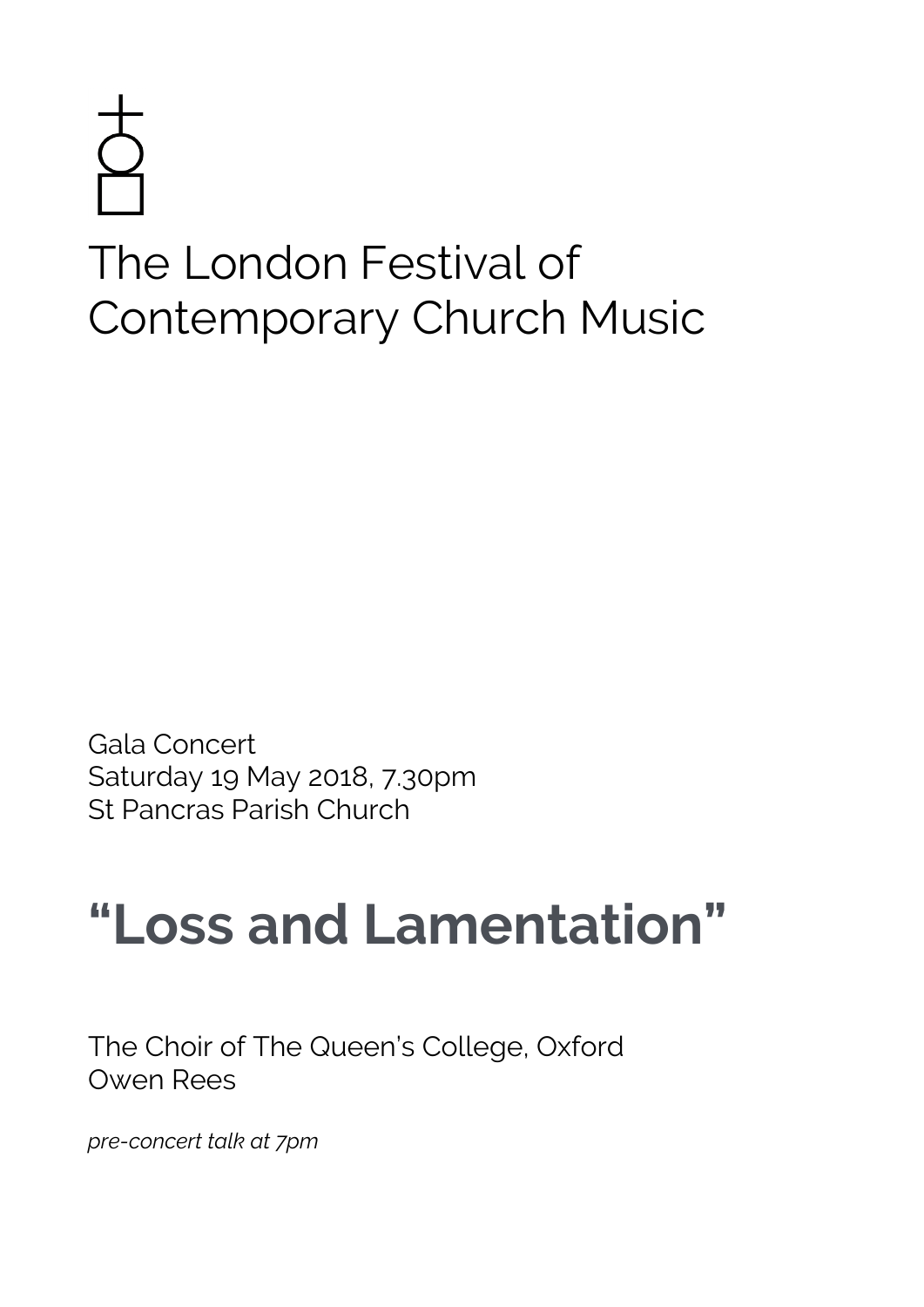*Douglas Guest* For the Fallen *1916 – 1996 Cecilia McDowall* The Lord is Good *1951 – Robert Ramsey* How are the mighty fallen *? 1590s – 1644 David Allen* In Flanders Fields *1986 –*  **Herbert Howells** Requiem *1892 – 1983* i. Salvator Mundi ii. Psalm 23: The Lord is my shepherd iii. Requiem æternam I iv. Psalm 121: I will lift up mine eyes unto the hills v. Requiem æternam II vi. I heard a voice from heav'n

**I.**

#### **INTERVAL**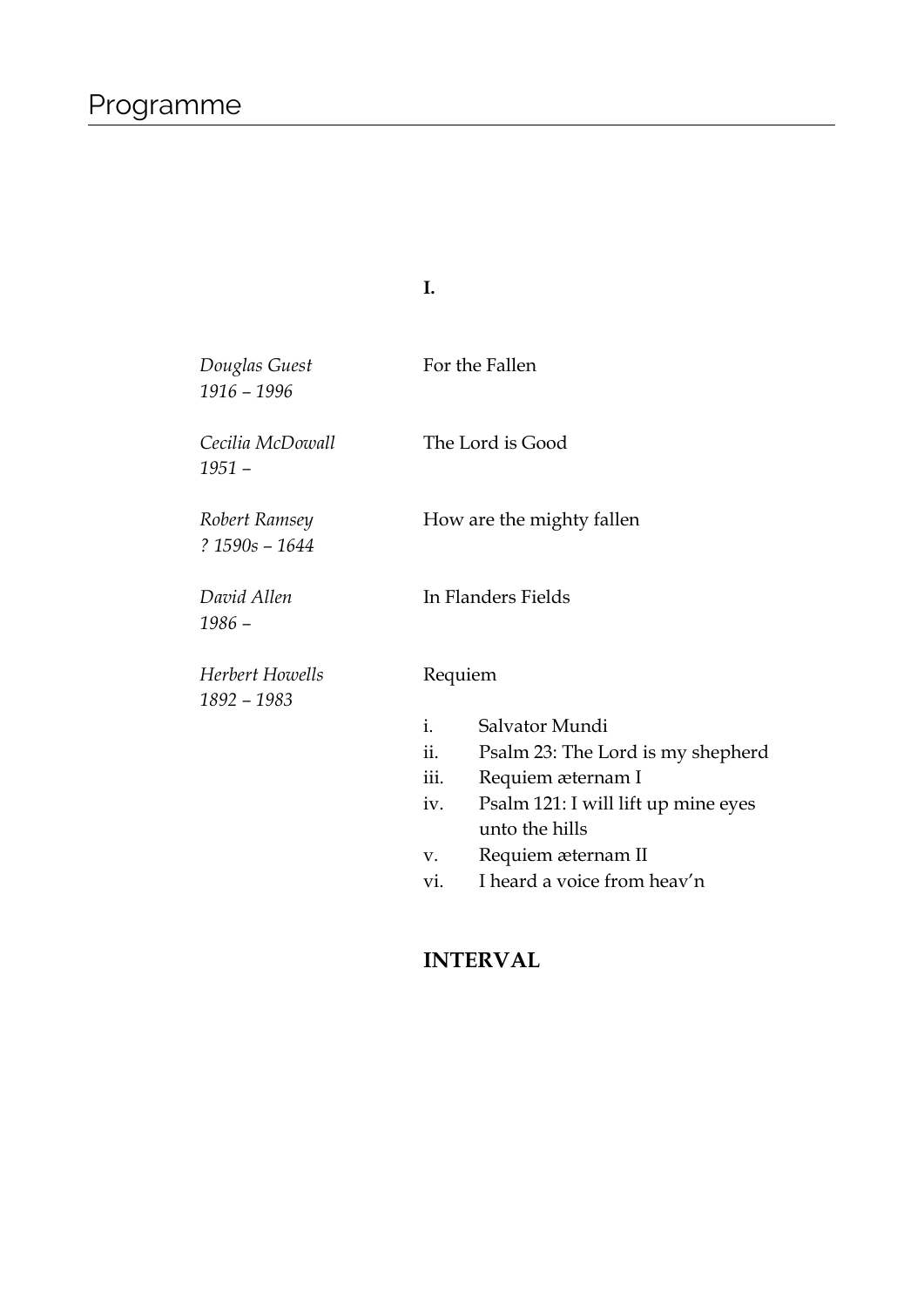## **II.**

| <i>William Harris</i><br>1883 - 1973 | Holy is the true light                 |
|--------------------------------------|----------------------------------------|
| William Walton<br>1902 - 1983        | A Litany                               |
| John Tavener<br>$1944 - 2013$        | Song for Athene                        |
| David Bednall<br>$1979-$             | <i>from</i> Three Songs of Remembrance |
|                                      | $i$ .<br>1914 IV: The Dead             |
|                                      | ii.<br>May, 1915                       |
| William Harris                       | Faire is the heaven                    |
| Edward Elgar<br>1857 - 1934          | They are at rest                       |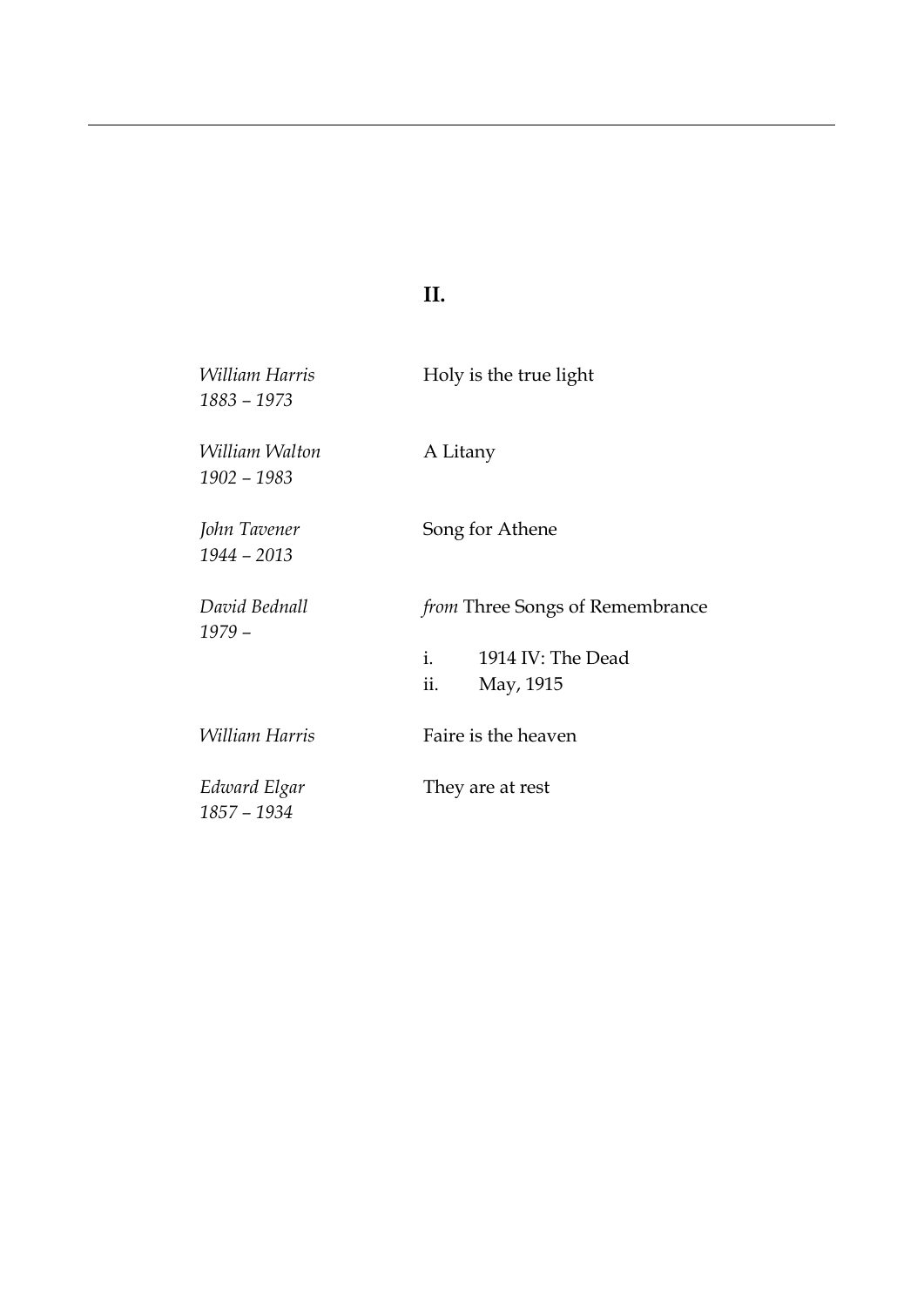### Notes

Tonight's concert highlights composers' responses to loss and the need for remembrance: remembrance of the great conflicts of modern times, of course, but also the marking of personal loss in texts going back to Biblical times.

We begin with **Douglas Guest**'s movingly simple treatment of the famous stanza beginning "They shall grow not old as we that are left grow old", from Laurence Binyon's poem *For the fallen*, published in 1914.

**Cecilia McDowall**'s *The Lord is Good* is a haunting treatment for two soprano soloists and choir of text from the Book of Lamentations. The work was shortlisted for a British Association of Songwriters, Composers and Authors Award in 2012.

**Robert Ramsey**'s *How are the mighty fallen* likewise sets an Old Testament text from the Book of Samuel in which David mourns for his friend Jonathan, but the actual subject of Ramsey's lament – as of other works belonging to a cluster of English settings of such Biblical texts – is likely to have been the untimely death in 1612 of the young Prince of Wales, Henry, in whom had been invested hopes of an English Renaissance.

#### Of *In Flanders Fields* **David Allen** writes:

*In Flanders Fields* was composed in 2014 in association with the Sospiri Choir's *A Multitude of Voices* project to commemorate the centennial of the outbreak of the World War I. Lt Col John MacCrae's iconic poem has become one of the most recognised and well-known symbols of World War I – not just in war poetry but also in the remembrance poppy tradition that it inspired. After a close friend was killed during the Second Battle of Ypres in 1915, MacCrae composed the work while sat in the back of an ambulance on the day after the funeral, noting how quickly poppies grew around the graves of those who had fallen. The poem gained tremendous popularity and in 1918 inspired the American Legion to adopt the poppy as a memorial symbol, before the Royal British Legion followed suit in 1921, sparking a tradition that was rapidly embraced across the Empire. This reflective setting meditates on the surreal serenity evoked by the text's pastoral opening, mixed with the sombre voice of 'the Dead' as they solemnly sing their own epitaph. As with the poem itself, this piece was inspired by the image of beautiful poppy fields – incongruous amidst a brutal reality – ever-blooming long after the battle is over. The poignant recurring melody meanders, fragile and carefree, like a flower blowing gently in the wind. It reflects upon the tragic loss of those who inevitably never return from war, bringing to mind the endless peace of eternal rest and the gentle reassurance of everlasting remembrance.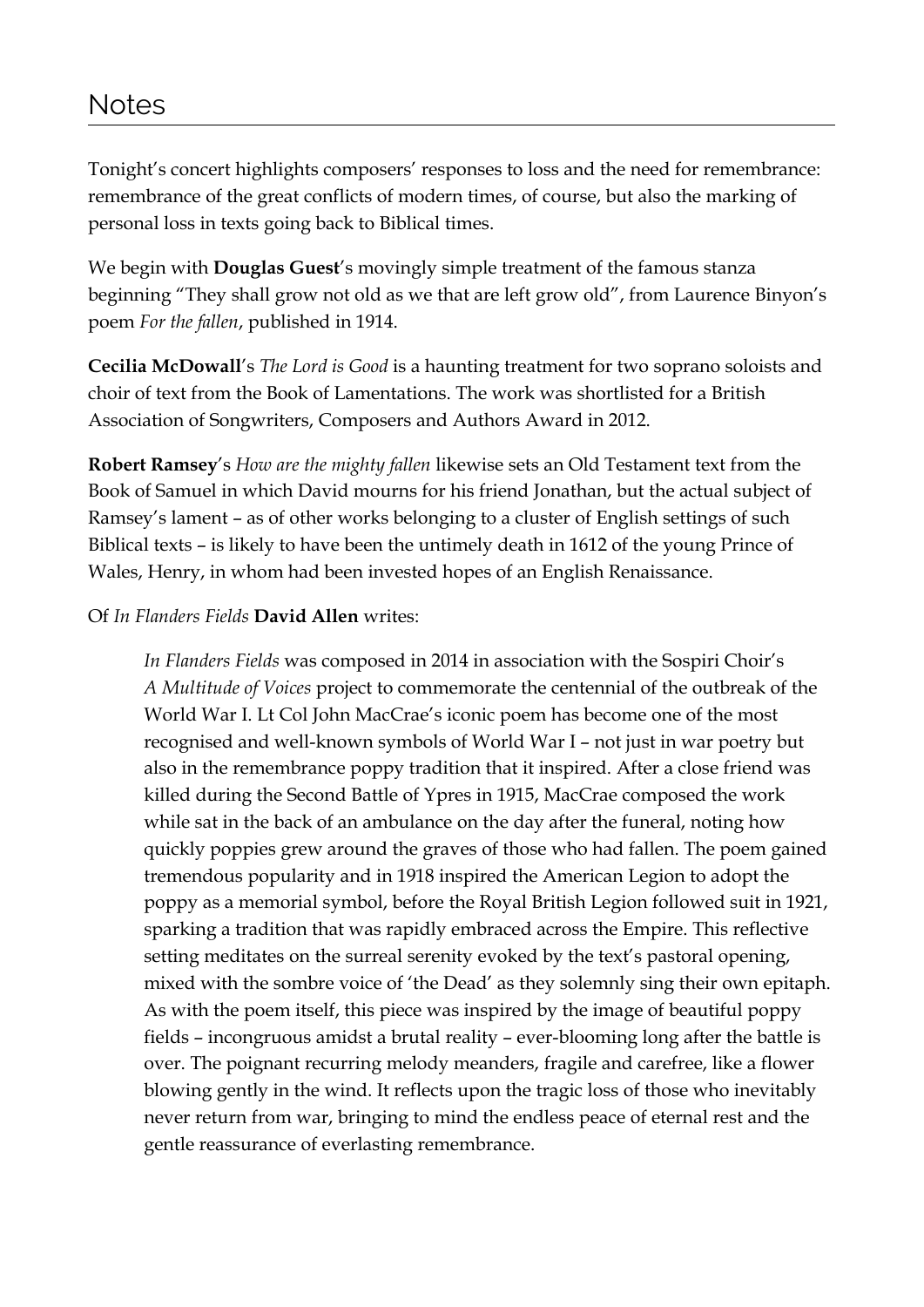**Herbert Howells** created a distinctive musical language of seemingly endless soaring melody, poignant and vividly coloured harmony tinged with modal effects, and rhythmic fluidity which is heard at its most intense in his *Requiem*, a work which he came to associate strongly with the death of his son Michael in 1935 at the age of nine, although it was composed before Michael's death and was inspired by Walford Davies's *A Short Requiem*, composed in 1915 in remembrance of the dead of the war. From this earlier work Howells took the idea of alternating texts from the Psalms, the Requiem Mass, and the Burial service. The relative simplicity and declamatory treatment of the psalms contrasts with the evocation of eternity in the ravishingly and poignantly spun-out settings of the Requiem movements.

**William Walton** was a fifteen-year-old chorister at Christ Church, Oxford, when in 1917 he produced the first version of *A Litany*, his heart-rendingly powerful response to Phineas Fletcher's hymn *Drop, drop, slow tears*, which begins shockingly with a dissonance and builds to a colossal climax at "drown all my faults and fears".

**John Tavener**'s *Song for Athene* was composed in memory of Athene Hariades, a young friend killed in a cycling accident, but the work became famous through its performance in 1997 at the conclusion of the funeral service in Westminster Abbey for Diana, Princess of Wales. The text combines words from the Orthodox funeral service and from Hamlet, and its setting achieves a sense of serenity and timelessness typical of much of Tavener's writing.

**David Bednall**'s *Three Songs of Remembrance* were, like *In Flanders Fields*, commissioned as part of Sospiri's project to mark the centenary of the outbreak of World War I. The two items from the work which we perform tonight are settings of poems by Rupert Brooke and Charlotte Mew respectively, the former treated with a direct simplicity which allows the poetry to speak expressively, and the latter employing poignant ostinato repetitions of the opening words "Let us remember Spring will come again".

Our programme closes with **Edward Elgar**'s nobly solemn *They are at rest*, with poetry by Cardinal Newman. The work was written for a commemorative service for Queen Victoria, and received its first performance at the Royal Mausoleum in 1910.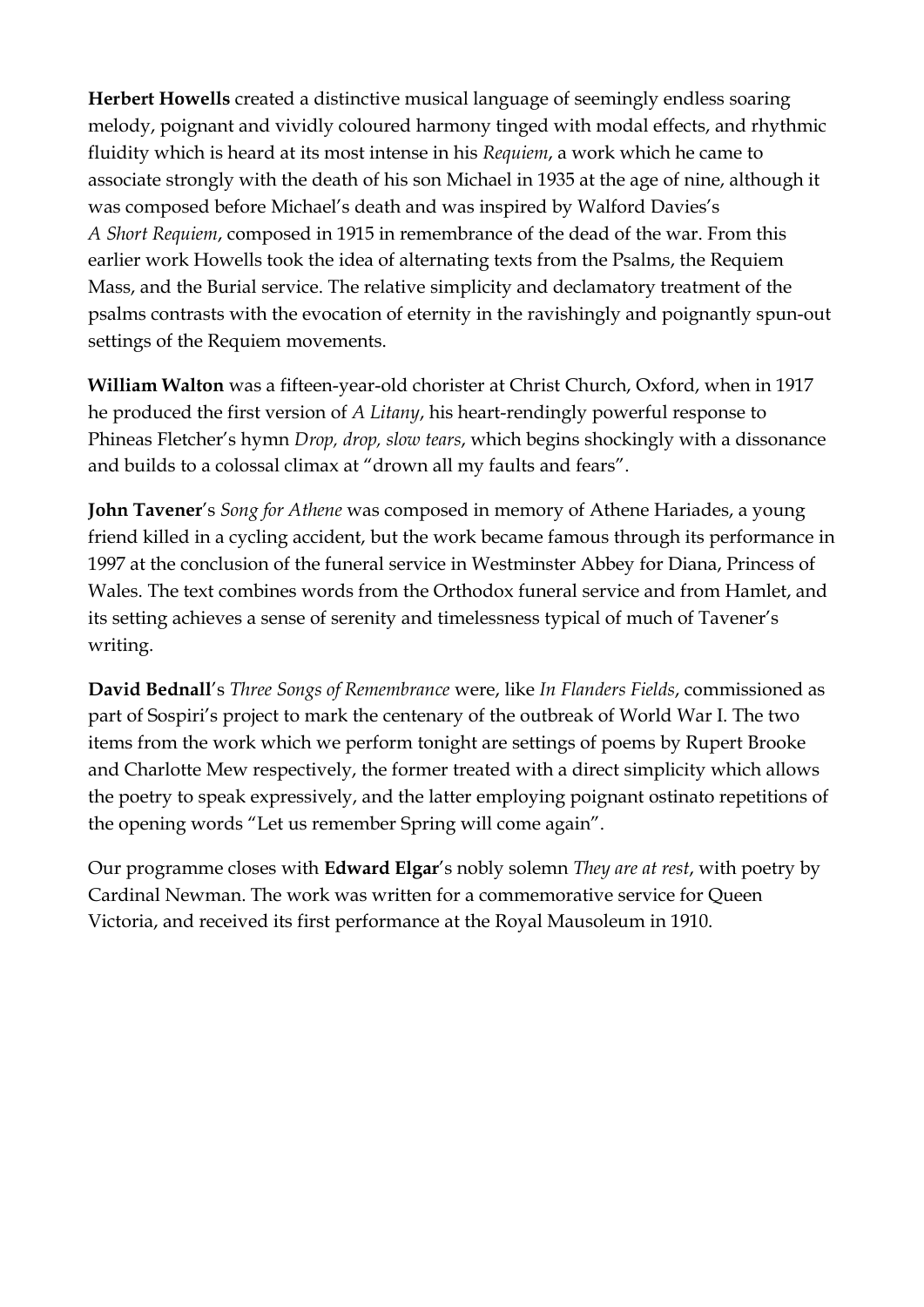#### The Choir of The Queen's College, Oxford

*Soprano* Lucy Cox Pandora Dewan Caroline Halls Olivia Hugh-Jones Rebecca Lea Rosie Miller Elspeth Piggott Melissa Talbot Hannah Wight

*Alto* Helena Bickley Lauren Burke Stephanie Franklin Sarah Mattinson Kate Meurer Anna Thomas

*Tenor* Jacob Alston Jacob Clark Andrew Doll Gareth Smith Alistair Walker

*Bass* Matthew Buchan Esmond Cordingley-Poole Laurence Cummings Charles Day Laurence John Christian Smith James Tomlinson

**The Choir of The Queen's College, Oxford** is among the finest and most active university choirs in the United Kingdom. Its extensive concert schedule involves appearances across the UK and abroad, including work with such professional ensembles as the Orchestra of the Age of Enlightenment, the Brook Street Band, and the Oxford Philharmonic Orchestra. It regularly tours abroad, and recent concert tours have included Taiwan, China, the USA, Sri Lanka, Italy, Sardinia, Portugal, Spain, France, the Low Countries, and Germany.

The choir's wide-ranging repertory, on recordings and in concerts and services, includes a rich array of Renaissance and Baroque music and contemporary works, including annual commissions. The group broadcasts regularly on BBC Radio, and during the academic year it provides the music for regular services in the splendid Baroque chapel of The Queen's College. The choir's recent CD releases are on the Signum and Avie labels. 2013 saw the release of a CD of *Dixit Dominus* settings by Handel and Alessandro Scarlatti, which was hailed as "a disc of unusually high calibre" by Early Music Review and awarded five stars by *Choir and Organ*. *Carols from Queen's* enjoyed nine weeks in the Specialist Classical Charts, was "Drive Featured Album of the Week" on Classic FM, and was a Telegraph Christmas pick. The choir's last disc, *A New Heaven*, released 2017 and including several premiere recordings, went straight to number one in its first week of sales, and BBC Music Magazine commented that the recording shows "the singers at their radiant best". The choir has also recorded for film at the famous Abbey Road Studios, and appears on the Grammy-nominated soundtrack of the Warner-Brothers film *Harry Potter and the Half-Blood Prince*.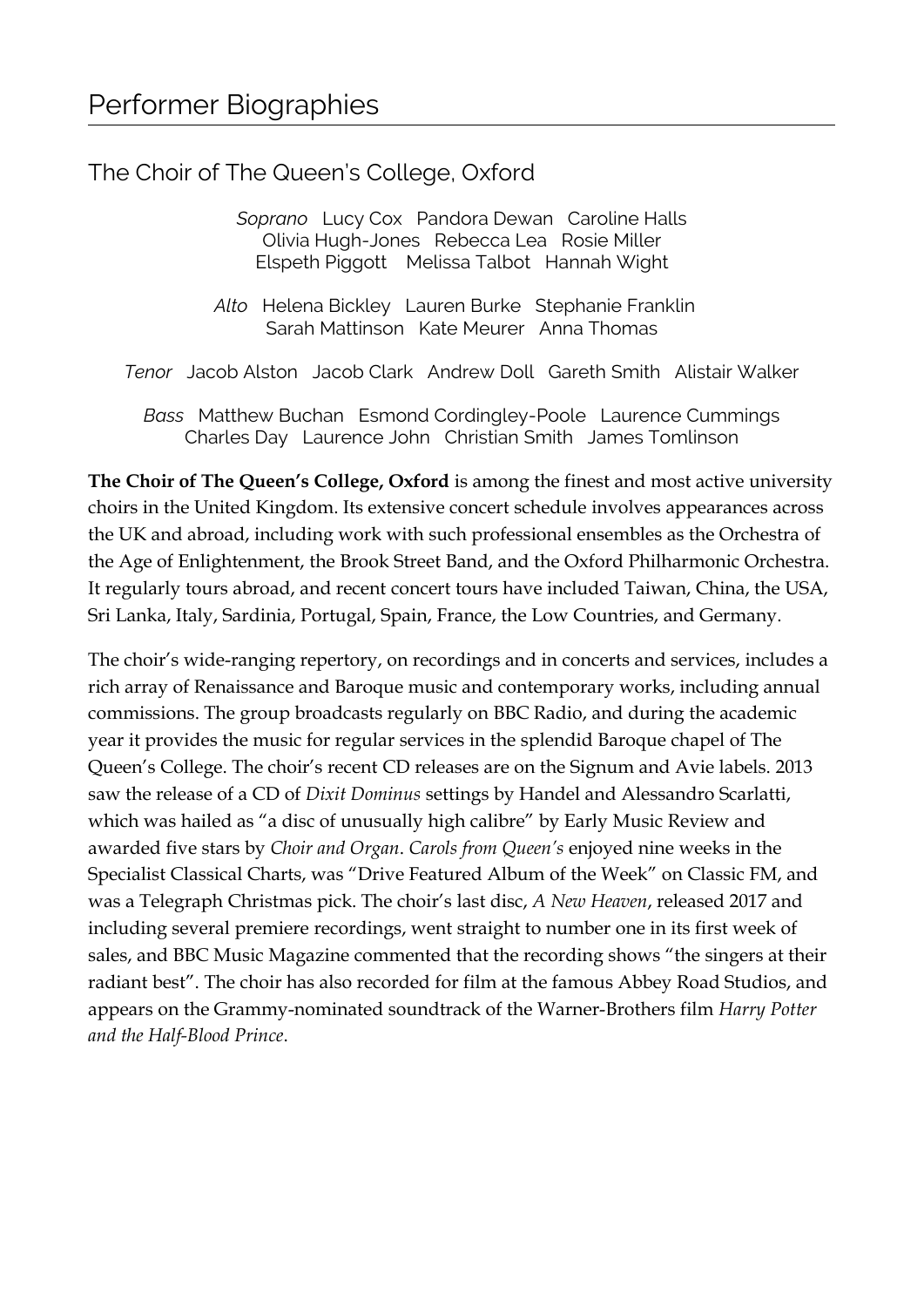#### Owen Rees

Owen is Professor of Music at the University of Oxford, and Fellow in Music and Organist (Director of Music) at The Queen's College. He directs the Choir of The Queen's College and also conducts the professional early music choir Contrapunctus. His work as a conductor has taken him to many parts of the world, including the USA, China, Spain, Portugal, Germany, Switzerland, Italy, France, Norway, and the Netherlands, and he is much in demand internationally as a leader of choral workshops.

His recordings have three times been shortlisted for the Gramophone Early Music Award, have been selected as Editor's Choice in Gramophone and Choral and Song Choice in BBC Music Magazine, and featured in the "20 Classical Recordings of the Year" 2015 in The Sunday Times. His recordings with Queen's and other choirs, on the Signum, Hyperion, and Avie labels, encompass a remarkably wide variety of choral repertory from the Renaissance to contemporary works. BBC Music Magazine recently hailed his interpretations of choral music as "revelatory and even visionary". He has brought to the concert hall and recording studio substantial repertories of magnificent Renaissance music, particularly from Portugal, Spain, and England, including many previously unknown or little-known works which he himself has discovered and edited. His interpretations of these repertories have been acclaimed as "rare examples of scholarship and musicianship combining to result in performances that are both impressive and immediately attractive to the listener", and he has been described as "one of the most energetic and persuasive voices" in this field.

As a scholar, Owen has published widely on many of the foremost Renaissance composers, including Josquin, Morales, Guerrero, Victoria, and Byrd. He is renowned as one of the world's foremost authorities on Portuguese Renaissance music, and appears regularly on BBC Radio 3 in discussions of early music. His next major book, to be published by Cambridge University Press, is a study of Victoria's famous *Requiem* of 1603 and of the whole genre of polyphonic Requiem music in the late Renaissance and early Baroque.